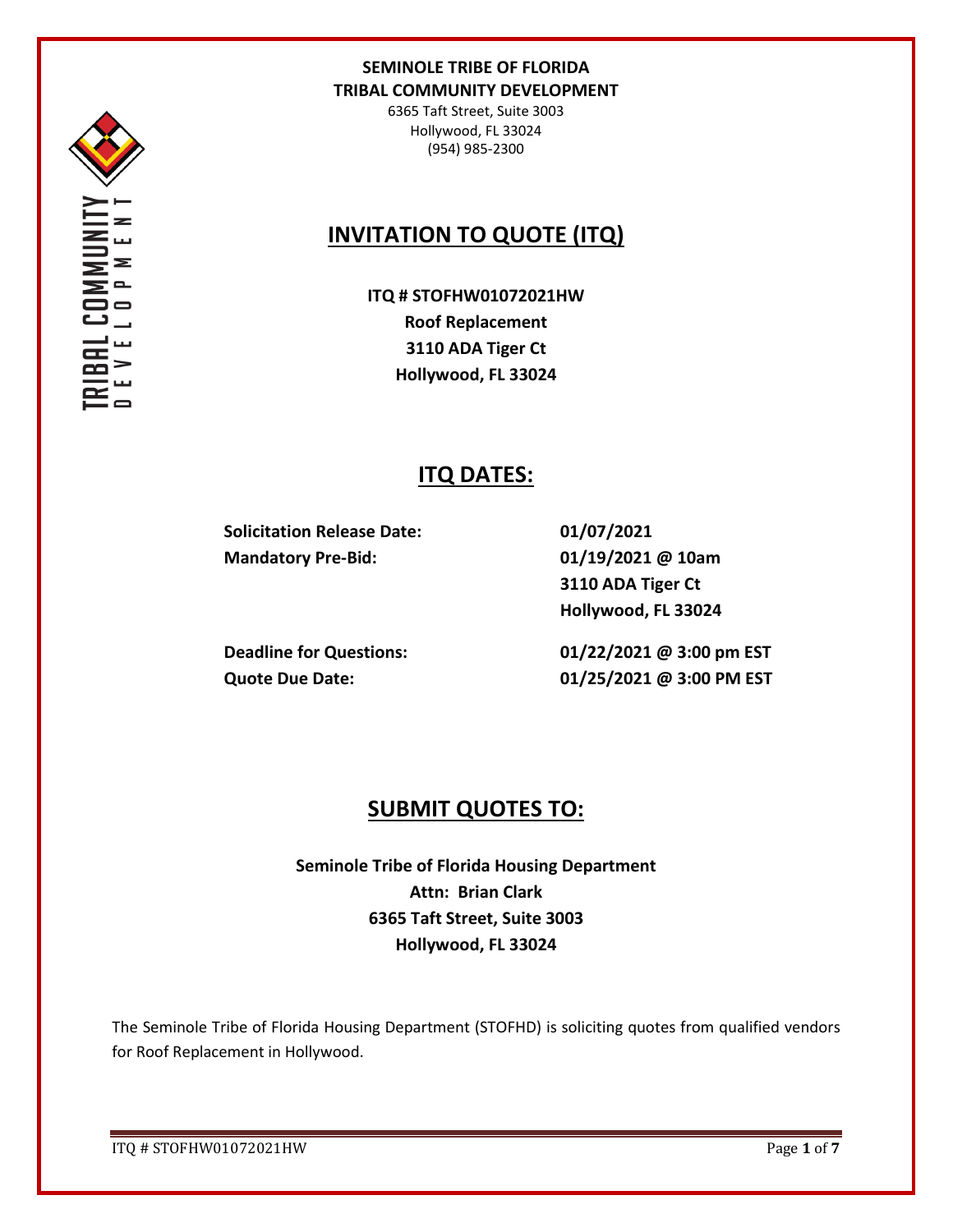6365 Taft Street, Suite 3003 Hollywood, FL 33024 (954) 985-2300

## **SECTION 1: INTRODUCTION AND INSTRUCTIONS**

#### **1.0 INTRODUCTION**

This ITQ provides prospective firms with sufficient information to enable them to prepare and submit quotes to the Seminole Tribe of Florida Housing Department (STOFHD) for The STOFHD is initiating this competitive ITQ to qualified Vendors who are in the business of providing General Contractor Services, capable of completing numerous job functions/services in a timely manner and therefore, seeks to enter into an Agreement with that Vendor.

### **1.1 INSTRUCTIONS**

This Invitation to Quote (ITQ) contains the instructions governing the quotes to be submitted and the material to be included therein; as well as any mandatory requirements that must be met to be eligible for consideration. All requests for clarification and/or any additional questions regarding this ITQ must be submitted via email to: BrianClark@semtribe.com

Seminole Tribe of Florida Housing Department:

 ATTN: **Brian Clark 6365 Taft Street, Suite 3003 Hollywood, FL 33024**

A mandatory pre-bid meeting at the home is scheduled for **January 19th 2021 @ 10am** 

**Only those emailed quotes received in this Hollywood Housing Department office on or before the Due Date and time will be eligible for consideration. Any quote received after the Due Date and time, regardless of the method of delivery, will be discarded**.

The STOFHD hereby notifies all bidders that if your quote is selected, you will be required to enter into a formal contract with the Seminole Tribe of Florida for the services you are bidding. You will also be required to meet all company vendor, insurance and certification requirements.

The STOFHD reserves the right to reject any or all quotes, to waive formalities or informalities, and to award contract, either in whole or in part. The right is also reserved to select minority vendors and/or vendors with tribal member ownership.

All quotes submitted become the property of STOFHD upon receipt. The content of all quotes shall be kept confidential until an award is made, after which such content will no longer be kept confidential, except as noted therein.

ITQ # STOFHW01072021HW Page **2** of **7**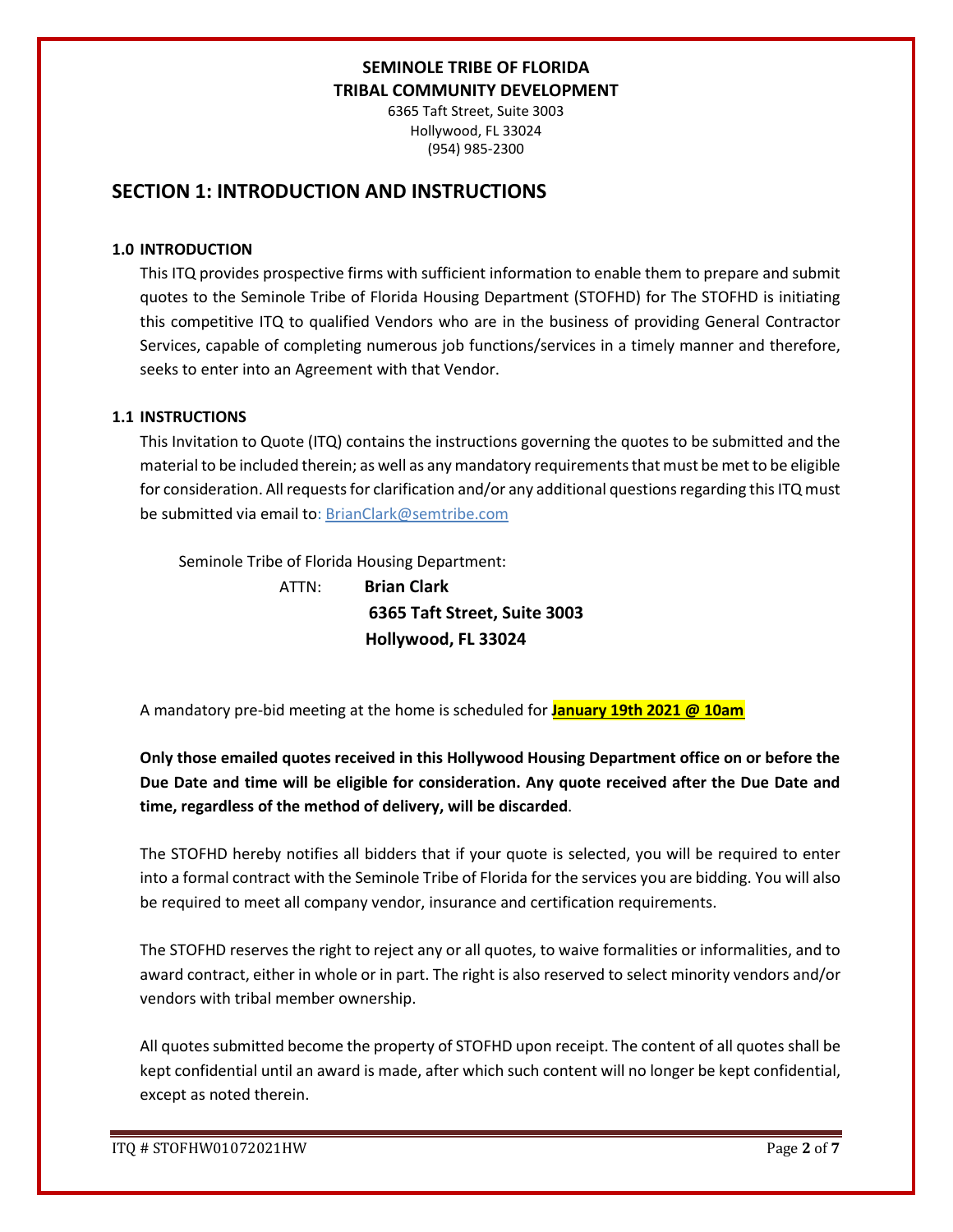6365 Taft Street, Suite 3003 Hollywood, FL 33024 (954) 985-2300

## **SECTION 2: GENERAL REQUIREMENTS**

#### **2.0 OBJECTIVE**

The objective of this ITQ is to provide sufficient information to enable qualified Respondents to submit written quotes. This ITQ is neither a contractual offer nor a commitment to purchase any products or services. All information contained in the quote must be legible. Any and all corrections and or erasures must be initialed. **Each quote shall be signed in ink by an authorized representative of the respondent**. The contents of the quote submitted by the successful respondent of the ITQ may become part of the contract awarded as a result of this solicitation.

### **2.1 SCOPE OF WORK (SOW)**

The Scope-of-Work ("SOW") contained in the Attachments describes the services expected for a Contractor to provide the STOFHD. Respondent must ensure that all such services contained in the SOW are provided for in every particular and shall meet or exceed the level of quality, availability, features, functionality, frequency, accuracy, and performance.

The silence of specifications or requirements as to any detail contained in this document or any of the attachments or exhibits, or the apparent omission from any specifications or requirements, or a detailed description concerning any point, shall be regarded as meaning that only the best commercial practices shall prevail and that only material and workmanship of the finest quality are to be used. All interpretations of the Scope of Work shall be made on the basis of this statement.

### **2.3 NOTIFICATION**

Each respondent submitting a quote in response to this ITQ will be notified in writing as to acceptance or rejection of their quote. Release of notification letters should be within sixty (60) days of the quote submission date. STOFHD reserves the right to delay this action if it is deemed to be in the best interests of STOFHD.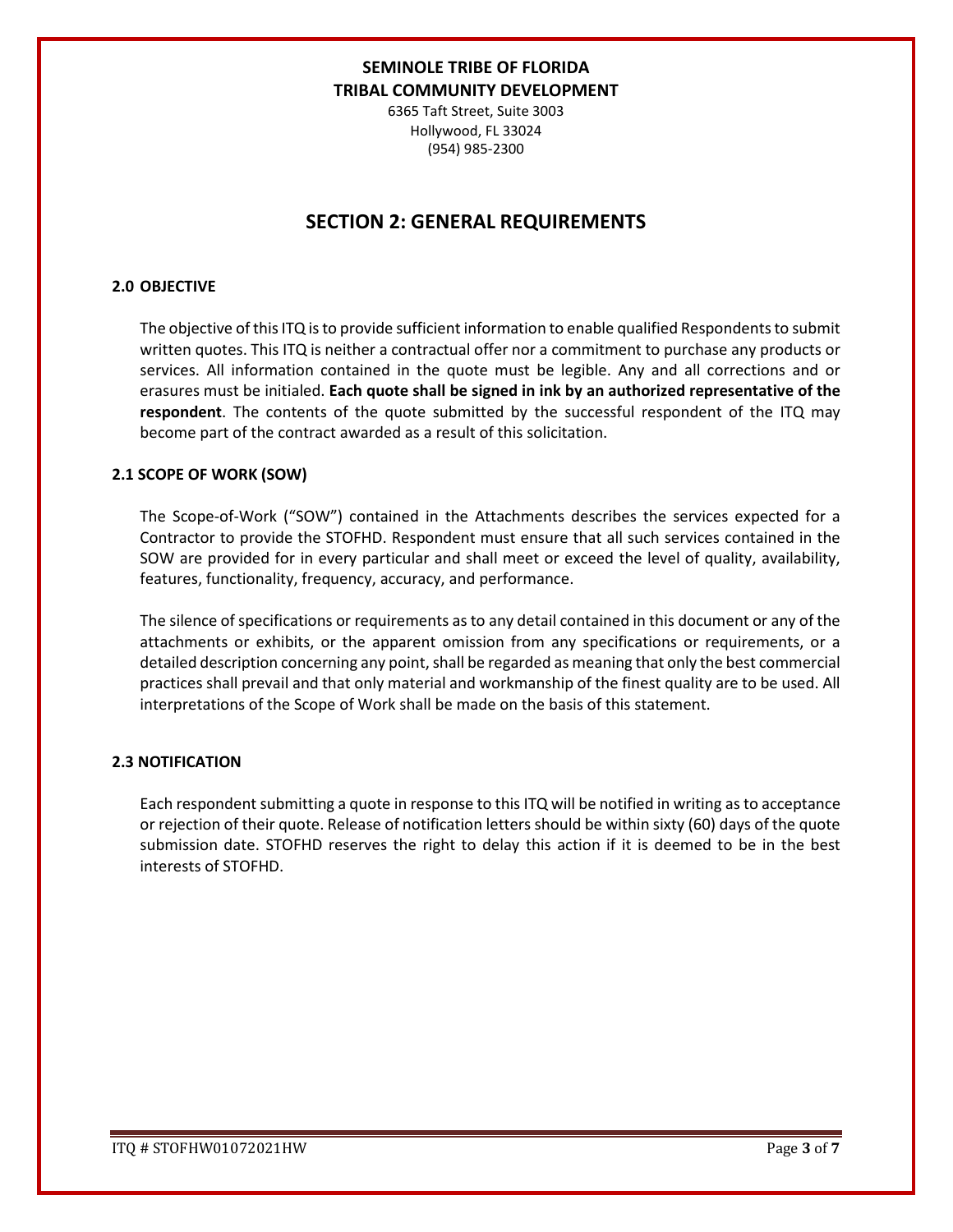6365 Taft Street, Suite 3003 Hollywood, FL 33024 (954) 985-2300

## **Housing Standardized Request for Repairs/Construction**

### **Bathroom:**

- All wood cabinets are required at all times, when like for like is stated if current cabinet is particle board, include in the bid the price to replace with all wood
- Durock on walls in the shower or tub area
	- o All joints, corners and around windows must be sealed with red guard
	- o Extend the Durock 2' on all sides beyond the shower or tub
- Shower floor mortar bed, no foam or any other products should be used
	- o Minimum 2-4% pre-slope
- Liner should be water tested for 24 hours
	- o Minimum 6 inches
- All floor tile should be slip/skid resistant
- Shower floor tile should be a maximum of 2x2 mesh
- Provide backing for all walls inside tub/shower area between 32" and 38"
- Faucets should be Kohler or Delta
- From shower diverter to shower head piping must be copper tubing and copper fittings o Secure the diverter and pipe fittings securely
- When tiling the walls extend 2 feet passed the shower or tub
- ADA bathroom the entire bathroom must be tile a minimum of 4 feet
- All toilets must be Kohler highline
- All exhaust must be vented through the roof or soffit
	- o The exhaust fan and light for the bathroom must be on the same switch
- All paint must be high gloss

### **Kitchen:**

- All wood cabinets are required at all times, when like for like is stated if current cabinet is particle board, include in the bid the price to replace with all wood.
- All sinks should be deep double drop in sinks
- Faucets should be Delta with a pull out spray hose
- Moisture resistant (purple) drywall
- Cabinet screws should be a minimum of  $2\frac{1}{2}$  inches
	- o Efforts should be made to find a stud
- If drywall is removed from floor to ceiling, blocking must be provided for upper and lower cabinets

All microwave and kitchen hoods must be exhausted outside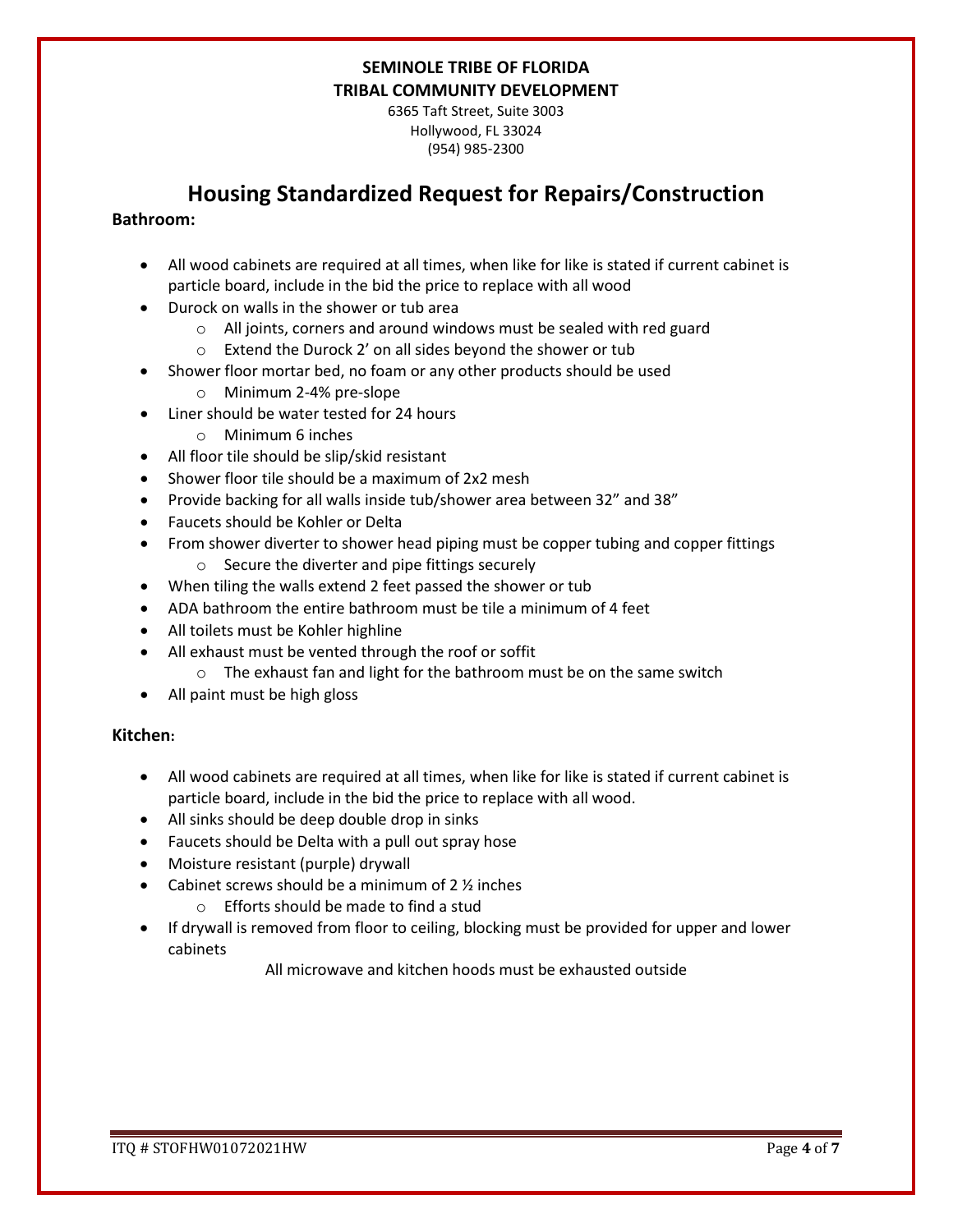6365 Taft Street, Suite 3003 Hollywood, FL 33024 (954) 985-2300

### **Mechanical/HVAC:**

- All AC units must be installed on a metal stand with a secondary pan and connect float switch
- A primary float switch must be installed and connected
- When replacing duct work all joints and seams must be taped and mastic
- All new HVAC units must be a minimum of 16 seer
- All flexible ducts must be a minimum of R8 R-value
- All disconnects should be the pull type non-fuse
- Rheem, Goodman, Night and Day units preferred
- Caulk around all AC vents
- Keyed lockout caps must be on all units

### **Water Heaters:**

- GE brand, replaced like for like gallon size
- Drain pan required
- TRV piped to the outside
- All water heaters should have a separate shut off switch
- New code required Energy conservation code chapter 4
- Heat traps are mandatory

### **General Notes:**

- Schedules must be submitted with all bids and updated any time there is a change
- Contractors are expected to work Monday-Friday, 8:00am-5:00pm unless otherwise specified by the project manager
- When installing new drywall in bedroom, living room etc., backing must be provided for TV's being mounted on the wall
- Place a chase and an outlet at the same area where backing is located
- Seal all recess lighting, caulk the lights to the ceiling
- Caulk around all exterior lights
- All exterior light fixtures must be LED
- Any penetration that are made through the wall to the exterior must be caulked or sealed
- Any new gutters must have leaf guard
- Any roof repairs/replacement must follow Miami-Dade standards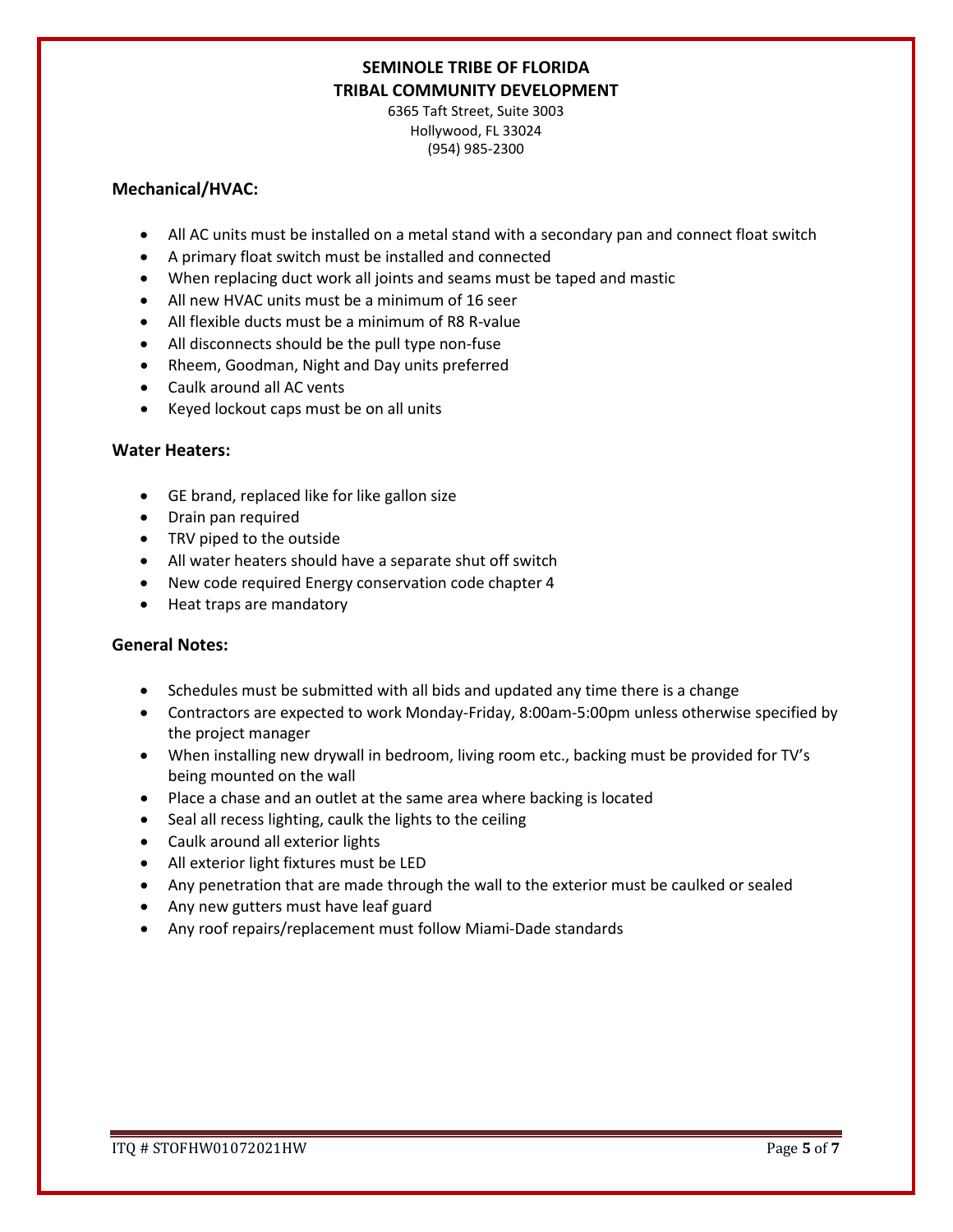6365 Taft Street, Suite 3003 Hollywood, FL 33024 (954) 985-2300

# **Scope of Work Roof Replacement**

- Supply all labor and materials.
- All work performed shall be as per code(s).
- Place drop cloths, wall curtains, etc. to protect existing finishes, equipment, furniture, etc.
- **Schedule of Values and proposed Schedule shall be submitted with proposals.**
- Supply all drawings/prints and any other documentation needed by the Building Department.
- Clean up jobsite daily and before the final inspection of the completed job.
- Contact Housing Department for final inspection, prior to leaving the jobsite.

### • **Roof Replacement**

In general, the work includes, but is not limited to:

- **a.** Supply all labor and materials to install 3 Tab Shingles. The roof system is to be installed as directed by the current Product Approval/NOA, and the current Florida Building Code High Velocity. Flat roof included.
- **b.** Remove all existing roof tiles, vent boots, felt, drip edge and gutters as necessary.
- **c.** Inspect and replace any rotted or damaged plywood and fascia board.
- **d.** Proposal to include 8 sheets (4x8) of plywood decking, provide a per sheet price for any additional sheets required.
- **e.** Proposal to include 80' of wood fascia, provide per ft. price for any additional.
- **f.** Re-nail all roof deck sheeting per the current Florida Building Code High Velocity.
- **g.** Install new drip edge per code.
- **h.** Install the underlayment as directed by the manufactures NOA 30# felt, tin tab with ring shank nails.
- **i.** Install layer of Polystick on top of felt. Price as an Option
- **j.** Replace Gutters
- **k.** Replace all removed vent caps with new. (Like for Like)
- **l.** Call Housing and the STOF Building Department for roof inspections.
- **m.** Prime and paint to match any replaced fascia board.
- **n.** Use a magnate pulled over the surrounding work area to remove any nails from the grass/yard around the home daily.
- **o.** Clean up and remove any and all debris daily from the job site.